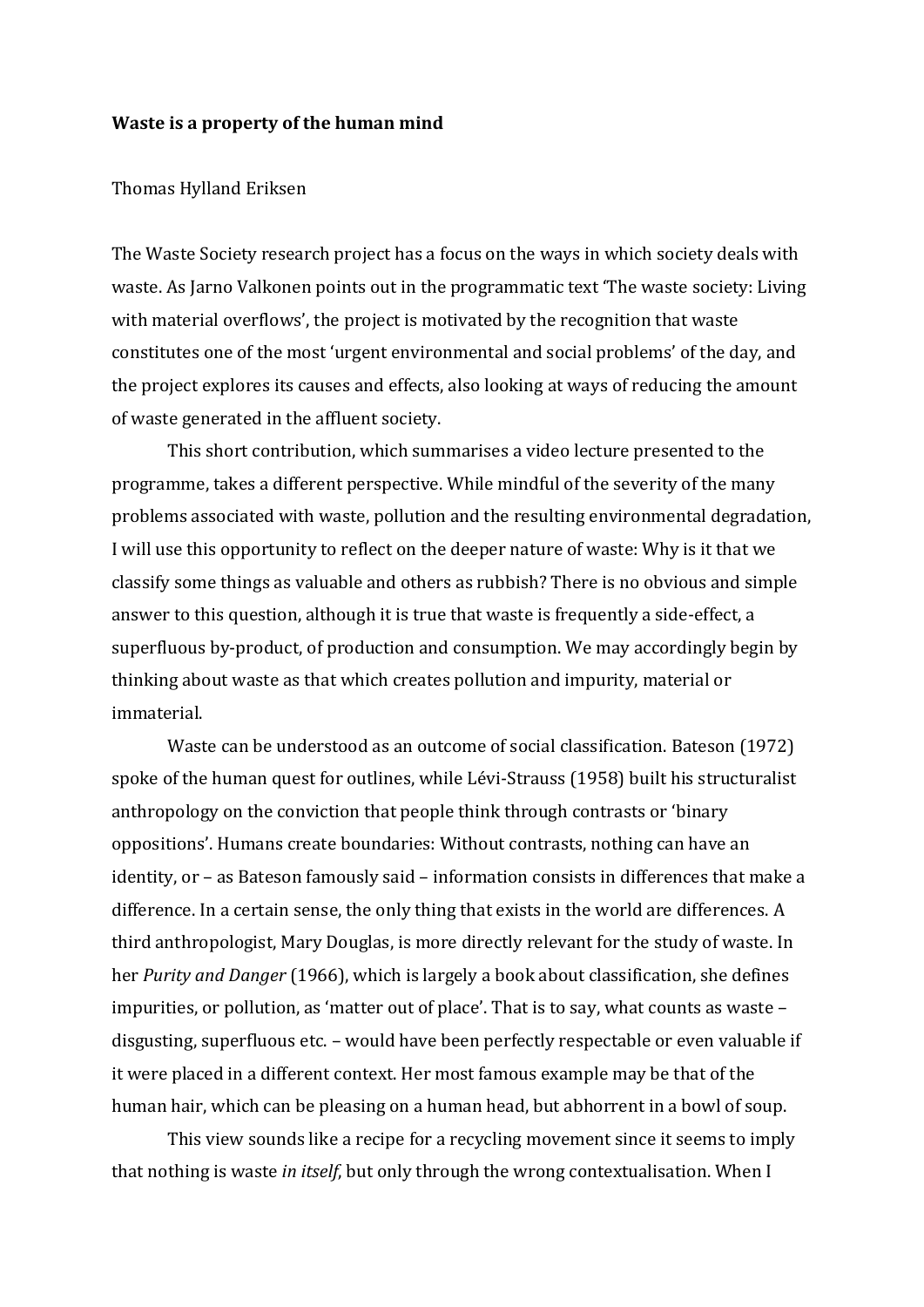wrote a book about waste a decade ago (Eriksen 2011), I visited a recycling facility – until recently simply a rubbish dump – to investigate municipal waste management. I told my guide, slightly jokingly, that I was looking forward to seeing his rubbish, and he visibly froze, almost as if I had uttered the 'n' word in an American cultural studies class, before composing himself, making an expansive gesture towards the site and stating in no uncertain terms that 'this is not rubbish; it's resources'. Today, even people who have not read Douglas are familiar with her way of thinking.

Douglas's student Michael Thompson (2016/1979) wrote, in his book *Rubbish Theory*, about the cycles whereby waste could be converted into value, as in old junk reborn as valuable antiques. Indeed, in a more recent contribution to the field, Catherine Alexander and Joshua Reno (2012, see also Eriksen and Schober 2017) take this argument one step further by investigating how *people* considered valueless and superfluous can be 'recycled' and turned into valuable citizens.

This kind of social constructivist perspective on waste is valuable, but it should not be allowed to lead to relativism. It is true that the boundary between waste and value changes. Recycling turns rubbish into something useful, just as pigs are valued, and feared, precisely because they convert waste into food. An old car may have nearly worthless in 1950, but fifty years later it resurfaced as an expensive antiquarian car. Yet, there are two reasons why the 'matter out of place' perspective is limited in the present context. First, sometimes, waste is simply waste. A polluted lake or nonrecyclable plastic bobbing in the sea cannot just be recontextualised and mutate into something valuable. Most plastic cannot, in fact, be recycled. Secondly, in the present world of limited good, the Anthropocene, anthropogenic waste is destroying the foundations of human life through environmental destruction and climate change. Waste of this global magnitude – greenhouse gas emissions, deforestation, pollution of land, sea and waterways, replacement of nature with infrastructure – is directly connected to the domestic waste studied in this research project. The global and the domestic are the same thing at different scales. Waste is sometimes just that: waste; and we have to reduce it, but it is not going away, so to some extent, we just have to learn to 'stay with the trouble'. Sometimes, there can be too much order. It is likely that many of the allergies that have become so common in the global north result from exaggerated hygiene.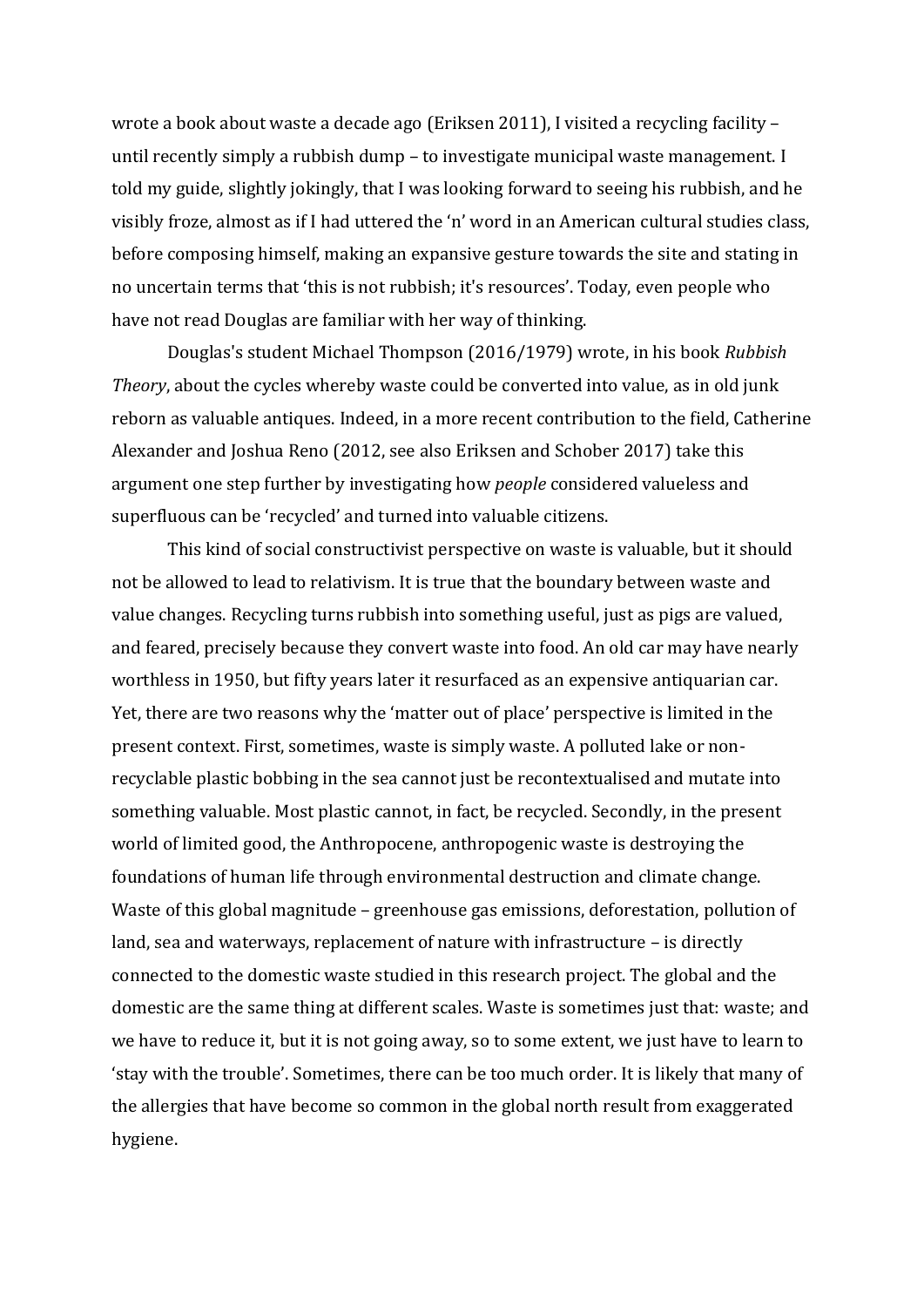The notion of the circular economy is attractive, but as I have just suggested, it is unlikely to be fully realised. Waste is often not just matter out of place; it is not necessarily an outcome of classification. It can be inherently destructive, it cannot always be recycled, and besides, recycling itself requires considerable energy and investment in infrastructure. It also needs to be pointed out that domestic recycling will scarcely solve the waste problem. Only ten per cent of the waste produced in the European Union comes from private households. The problem is systemic, and if politicians urge citizens to recycle, they convert what is in fact a structural problem to one pertaining to individual choice.

Having said this, as a reminder of the limitations of a social constructivist approach to waste, I now move on to considering some aspects of precisely that perspective, which draws on theorists such as Douglas (matter out of place), Bateson (boundaries and messiness), Thompson (waste turned into value) and Bauman (wasted lives).

Waste is a powerful and often used metaphor in literature. In the TV series *The Sopranos*, the main character operates a waste disposal company to whitewash money earned through mafia activity, while simultaneously undertaking psychoanalysis to excavate his traumas. The illicit money passes through the abject, dark and smelly world of rubbish in order to resurface as legitimate. Similarly, Tony Soprano has to move psychologically through the hidden recesses of his subconscious in order to come to terms with his true self. In Don DeLillo's *Underworld*, which can be read as a psychoanalytical dissection of postwar America, the protagonist Nick Shay works with nuclear waste, while simultaneously digging into his own mind, faintly echoing the encounter with the abject and disgusting in Sartre's novel about nausea, *La naussée*. Here's Shay in *Underworld*:

We built pyramids of waste above and below the earth. The more hazardous the waste, the deeper we tried to sink it. The word plutonium comes from Pluto, god of the dead and ruler of the underworld. They took him out to the marshes and wasted him as we say today, or used to say until it got changed to something else.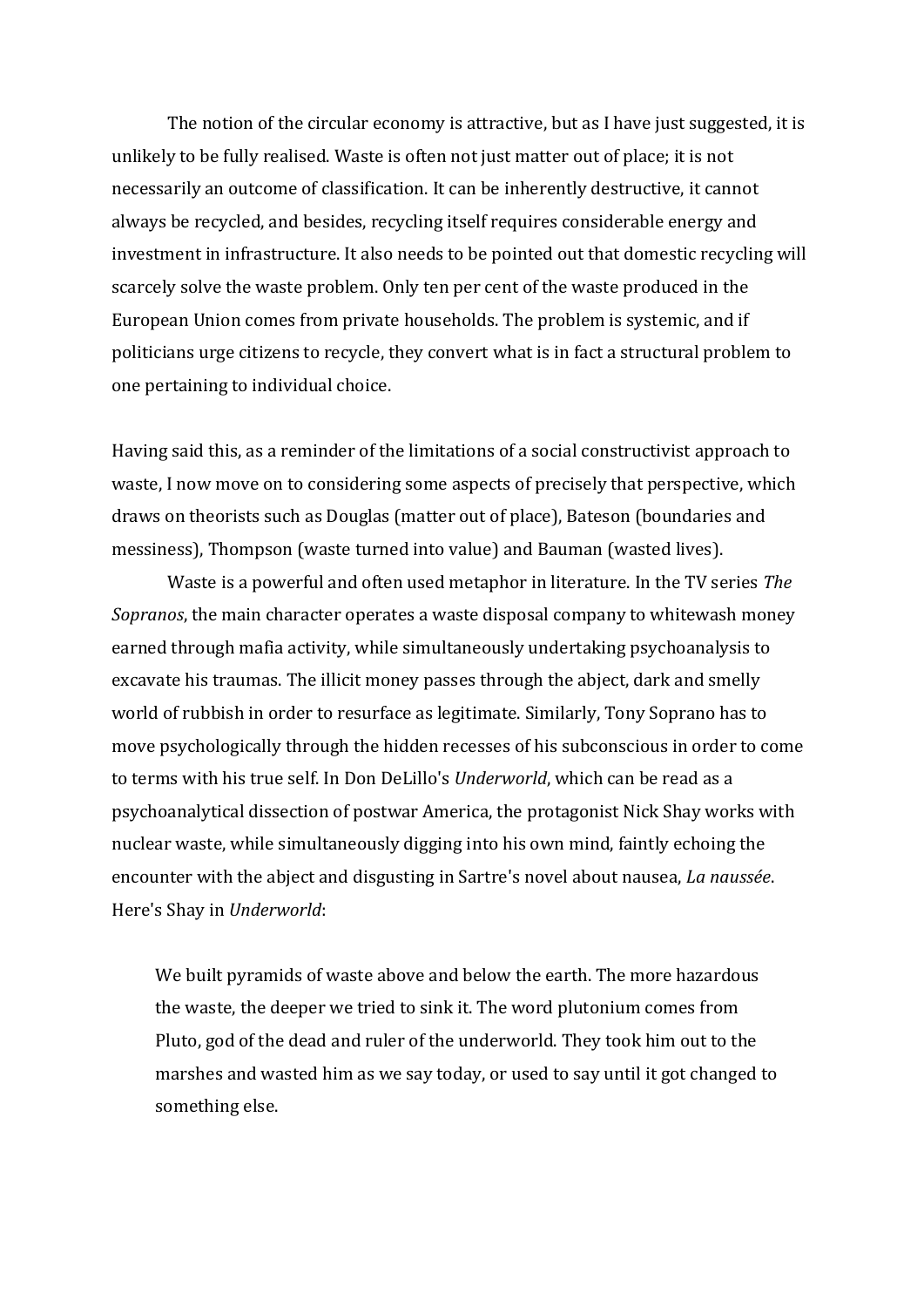Literal and metaphorical waste thus come across as two sides of the same coin. They are the shameful, disgusting, revolting side-effects, that which is best forgotten or rendered invisible.

Messiness is a related way of talking about waste. In one of the Metalogues which open Bateson's *Steps to an Ecology of Mind* – semi-fictional dialogues with his young daughter Mary Catherine (herself later an anthropologist and communication theorist), the topic is order and disorder. The title of the metalogue is 'Why do things get into a mess?', and the opening gambit sees Mary Catherine exasperated at the way in which her room always seems to get messy, regardless of her attempts to keep it tidy. Her father explains that there are very many ways in which her room can be untidy, but only one or a few ways for it to be tidy.

A wry comment on the Second Law of Thermodynamics, Bateson suggests that entropy (chaos) is an inevitable outcome unless negentropic forces (such as the continuous effort to keep your room tidy) are regularly applied. However, he also says that waste exists in the eye of the beholder, since order has to be defined by someone.

This brings me to the next perspective on waste, namely people as waste. Bauman's *Wasted Lives* is an essay about superfluous people, who are not needed, who are in the way, disposable and unwanted. He has refugees and minorities in mind, but also the growing number of people who are unnecessary in economic production and inefficient consumers. Some are spoken explicitly of as human rubbish, such as Roma Gypsies in certain European countries (Thorleifsson and Eriksen 2018), while others are mainly ignored.

A related discourse concerns species invasion or, in more neutral terms, foreign species of plants and animals threatening to destabilise existing ecosystems. There are similarities between the anxiety over species invasion, the fear of 'human waste' in the form of unwanted and uninvited immigrants, and young Mary Catherine Bateson's untidy bedroom. All concern the tug-of-war between order and chaos, negentropy and entropy.

Waste can be shameful (as with human body fluids gone astray), it can be disquieting (when upsetting an existing order), and it can be a subconscious trauma gnawing at the polished surface.

The 'matter out of place' phrase is a structural-functionalist, conservative category. The world is in fact a messy place, changing and demanding continuous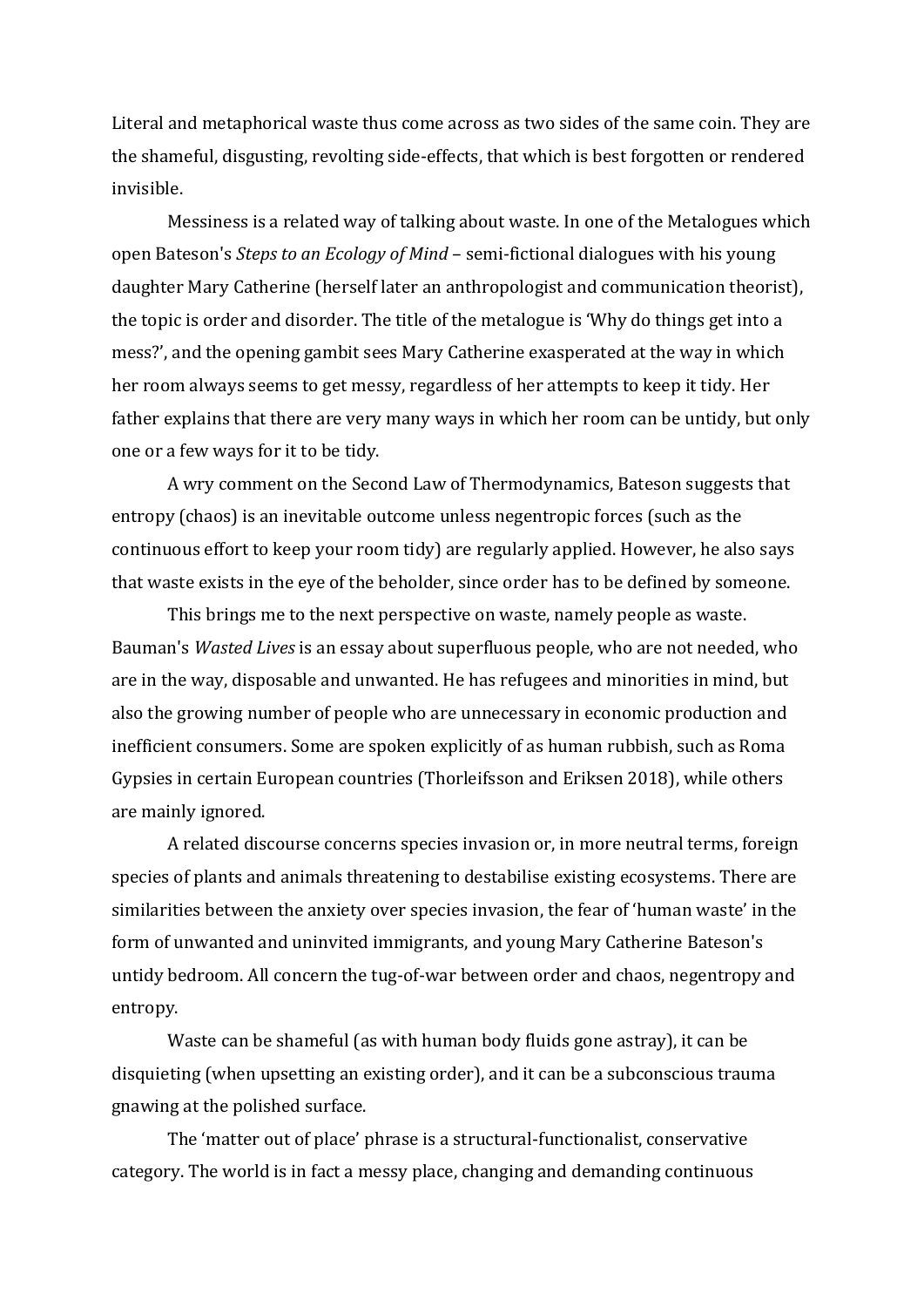adjustments. The fiction of a clean society is a dangerous one, whether we talk about the waste problem in terms of bacteria, people, animals or human excreta. An alternative to an obsession with order could be the acknowledgement that it is necessary to 'stay with the trouble' (Haraway). Not everything can or should be recycled. A certain degree of messiness and indeterminacy is necessary for the sake of diversity and flexibility.

What I have been trying to say is not that we should refrain from studying and dealing with waste as an environmental problem of planetary dimensions, but I have been arguing that we should limit the concern to precisely that. Since the contrast between the clean and the unclean is a property of the human mind, forever searching for predictability and regularity, there are real risks of spillover effects into domains where the quest for order and purity could have seriously destructive consequences.

## **References**

- Alexander, Catherine and Joshua Reno, eds. (2012) *Economies of Recycling: The Global Transformation of Materials, Values and Social Relations*. London: Zed.
- Bateson, Gregory (1972) *Steps to an Ecology of Mind*. New York: Ballantine.
- Bauman, Zygmunt (2004) *Wasted Lives: Modernity and its Outcasts*. Cambridge: Polity.

DeLillo, Don (1997) *Underworld*. New York: Scribner.

- Douglas, Mary (1966) *Purity and Danger: An Analysis of the Concepts of Pollution and Taboo*. London: Routledge & Kegan Paul.
- Eriksen, Thomas Hylland (2011) *Søppel: Avfall i en verden av bivirkninger*. Oslo: Aschehoug.
- and Elisabeth Schober (2017) Waste and the superfluous: an introduction. *Social Anthropology*, Vol. 25 (3) pp. 282-287.

Lévi-Strauss, Claude (1958) *Anthropologie structurale*. Paris: Plon.

Sartre, Jean-Paul (1938) *La naussée*. Paris: Gallimard.

- Thompson, Michael (2016/1979) *Rubbish Theory: The creation and destruction of value*. London: Pluto.
- Thorleifsson, Cathrine and Thomas Hylland Eriksen (2018) Human Waste in the Land of Abundance: Two Kinds of Gypsy Indeterminacy in Norway. In Catherine Alexander